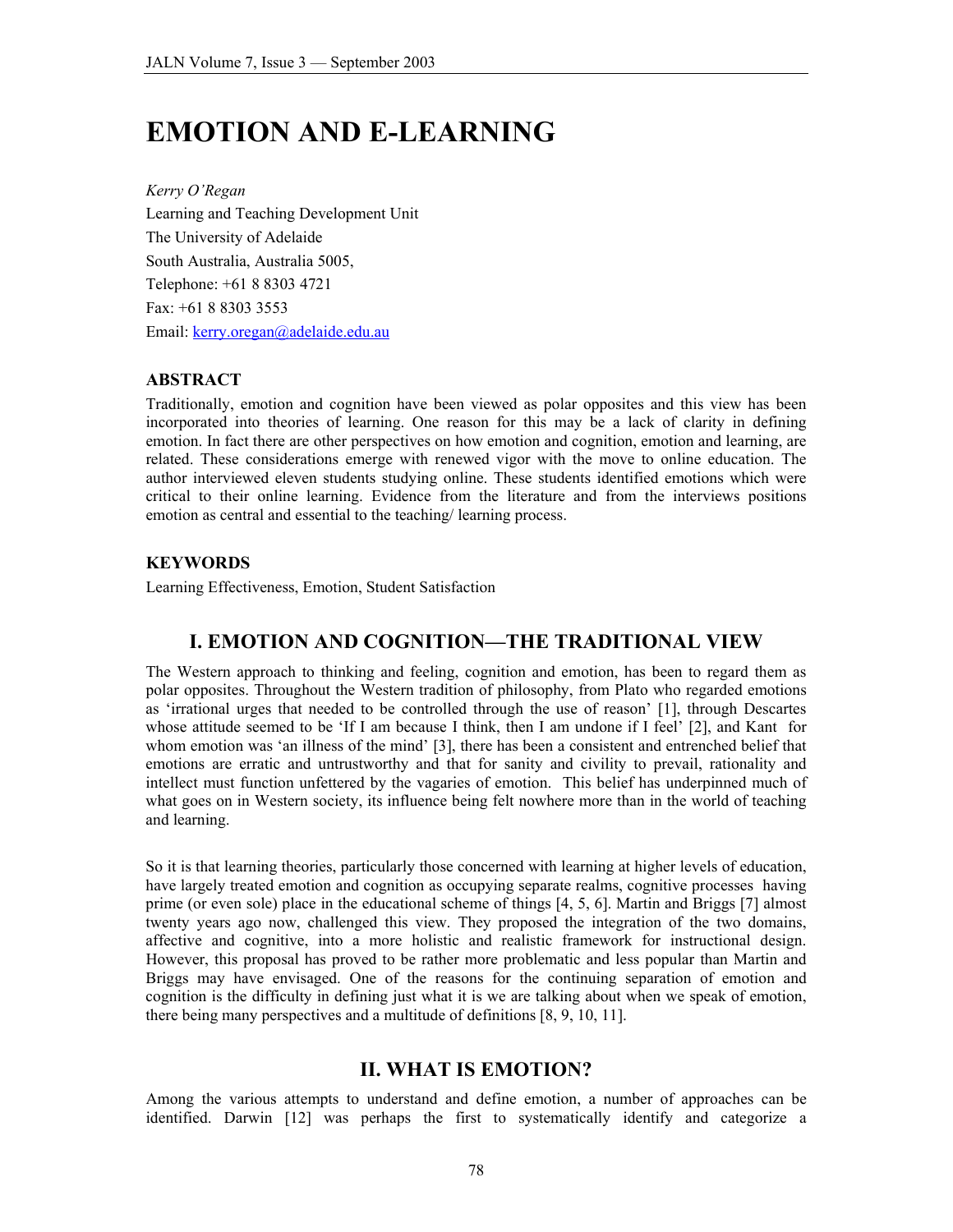comprehensive range of emotions. He considered emotions to represent mechanisms for the adaptation and survival of the individual. And this evolutionary function of emotion is still acknowledged by some contemporary writers in the field of emotion [13, 2, 14].

Another perspective is to consider emotions in behaviorist terms, seeing them essentially as states elicited by 'the delivery, omission, or termination of rewarding or punishing stimuli' [9]. This approach is based on the principle of a simple pleasure/pain dichotomy, the various possible emotions representing seeking out or avoidance responses of an individual to the relevant positive or negative stimuli [15]. A variation of this view is to focus primarily on emotions as motivators of behavior or 'transformations of dispositions to act' [2]. Within this framework, emotions are seen as instrumental in influencing the choices made by an individual in response to certain stimuli [10, 16].

Emotion can also be regarded as some combination (with various emphases and sequences) of physiological, psychological and psychomotor components. James [17] was an early proponent of this general approach, defining emotion in terms of the feeling of the 'bodily expressions' which follow the perception of an 'exciting fact'. Other variations identify 'affective' and 'somatic' dimensions of emotion [18], 'experiential, behavioral and physiological' aspects [13], or 'corporeal' and 'cognitive' dimensions [19].

The above approaches all construct emotion as an essentially individual phenomenon. Emotions, however, can also be viewed in socio-cultural terms, Goleman [20], for example, describing them as things we catch from each other 'as though they were some kind of social virus.' Denzin [8] sees emotions as 'social acts involving interactions with self and interactions with others,' while for Averill [21] an emotion is 'a transitory social role' which exists in both an interpersonal and a sociocultural context.

The most recent developments in the understanding of emotion have been in the field of neurobiology. Rather than considering emotions as either psychological states or social phenomena, here they are studied in terms of their corresponding brain function [10]. Clinical studies of the brain have identified emotion as being associated with complex biological processes in which neurological, biochemical, and sociocultural factors all play a part. Evidence from such studies shows how emotions 'retain a primacy that subtly pervades our mental life...hav[ing] a say on how the rest of the brain and cognition go about their business' [22].

As well as consideration of the purpose and function of emotions there is also the question of just what emotions exist. Darwin [12] identified over thirty different emotions which he categorized into seven groups, clustering similar emotions together. James [17] identified 'coarser' (grief, fear, rage and love) and 'subtler' emotions 'whose organic reverberation is less obvious and strong'. Similar, more recent classification systems include Damasio's [22] 'primary' (happiness, sadness, anger, fear and disgust) and 'secondary' emotions. The latter are 'subtle variations' of the primary ones and include emotions such as euphoria, ecstasy, melancholy and wistfulness. Averill [21] proposed a system of emotional classes or 'paradigms', 'impulsive', 'conflictive' and 'transcendental'. However, some emotion theorists, James and Averill included, consider that there are numerous, and perhaps endless, possibilities of emotions, these being determined to some extent by the socio-cultural context in which they occur [21].

These various constructions of emotion each provide particular insights into what is a complex phenomenon. Experiential knowing of emotion is part of the human condition. However, a clear, agreed upon definition seems to be not easily arrived at. As LeDoux [10 p.23] said "everyone knows what [emotion] is until they are asked to define it." To the question what are emotions, LeDoux responds "there are many answers. Many of them surprisingly unclear and ill-defined" [9]. The picture of emotions that emerges is diverse and multifaceted. This complexity makes the task of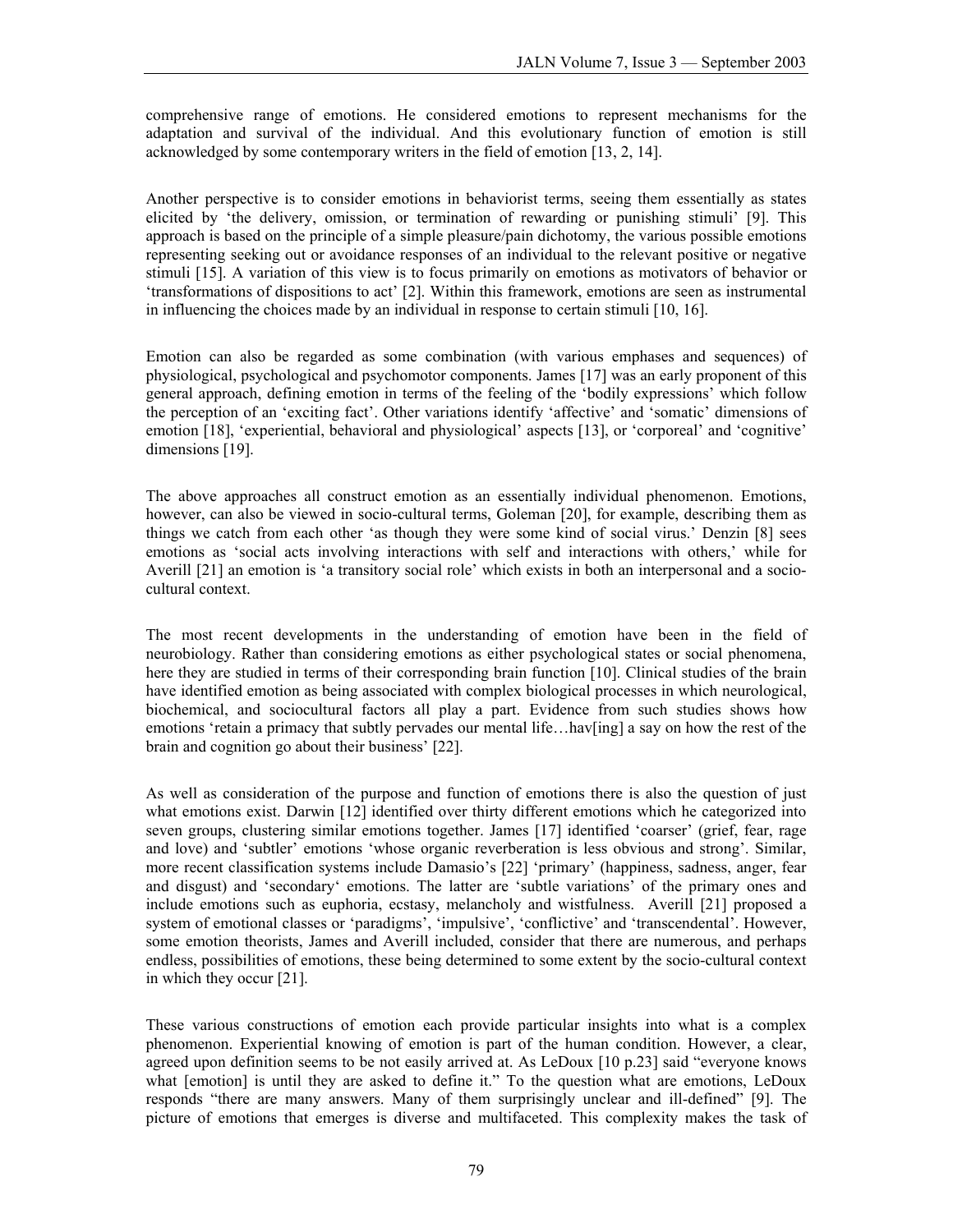exploring the relationship between emotion and learning a difficult one. Baulking at that task, however, means limiting our understanding of what is happening in the teaching/learning process.

### **III. EMOTION AND COGNITION—OTHER POSSIBILITIES**

While the oppositional relationship between emotion and cognition is deeply entrenched in our philosophical psyche, this is by no means the whole or only story. Different juxtapositions of cognition and emotion are evident in various teaching/learning theory frameworks. Some of these frameworks recognize the importance of emotion but position the affective domain as being somehow separate from, but nevertheless providing a basis for, functioning in the cognitive domain. In the tradition of Bloom's [23] and Krathwohl, Bloom and Masia's [24] taxonomies of cognitive and affective objectives, the existence of these two educationally relevant domains is acknowledged, but they are positioned as being distinct from each other. This underpinning model persists in studies such as McLeod's [25] review of research into emotion and learning in mathematics, which identifies separate cognitive and affective domains. Shelton [26], too, writing of the importance of emotion in learning addresses the need to develop certain 'emotional competencies' before learning can proceed satisfactorily. Similarly, Postle [27] talks of the importance of 'emotional competence' in relation to learning. In his terms, learning can be inhibited by emotional incompetence. He draws on Heron's model of multi-modal learning in which action, conceptual and imaginal learning all depend on the capacity to learn at an emotional level. So, with this approach, emotion is relevant to learning in that it provides a base or substrate out of which healthy cognitive functioning can occur.

Another perspective sees emotion as being associated with cognition in some kind of parallel way. Gardner's [28] theory of multiple intelligences (including intrapersonal and interpersonal intelligences) and Goleman's [20] theory of emotional intelligence both construct emotion as analogous to the more traditional cognitive 'intelligence'. Emotion is somehow like cognition but operating in another, parallel, realm. 'Our emotions have a mind of their own, one which can hold views quite independently of our rational minds' [20]. Within this framework, the Gray-LaViolette [29] ECS (emotional/cognitive structures) theory uses a couple of metaphors (musical tones and woven fabric) to try to express a perceived relationship between emotion and cognition which is perhaps more intertwined than parallel. The ECS model, as with Gardner's and Goleman's theories, acknowledges the existence of emotion in relation to learning, but lacks a clear functional mechanism to connect the two.

So there has been an ongoing, if at times tentative, exploration of the relationship between emotion and cognition. This has led to a growing awareness that, far from being polar opposites, they are in fact inextricably connected. "Cognition is not as logical as it was once thought and emotions are not as illogical" [10]. In particular, the field of neurobiology alluded to earlier, has produced clinical evidence of connections between emotion and certain key cognitive processes. The work of Damasio [22] for example has led him to propose that 'there is a particular region in the human brain where systems concerned with emotion/feeling, attention, and working memory interact so intimately that they constitute the source for the energy of both external action (movement) and internal action (thought animation, reasoning)'. This vital connection between emotion and the cognitive processes of attention, memory and decision-making is being recognized by a range of researchers and practitioners [4, 30, 31, 19]. And the practical implications of this are beginning to be felt. Stock [32], for example, found it 'disquieting' that he had spent so much time on developing a purely cognitive model of performance in organizations. He felt compelled by the research to revise his model, coming to acknowledge that 'all sensory input is processed through our emotional center first…before it is sent to be processed in our rational mind'. The centrality of emotion in many cognitive processes is now being acknowledged. They are seen by some as 'mak[ing] possible all creative thought' [33], of being 'ways of disclosing the world for the person' [8], of being 'a sort of biological thermostat [which] activates attention … which then activates a rich set of problem-solving and response systems' [34], of alerting us to specific kinds of problems [35], of serving as 'the mind's primary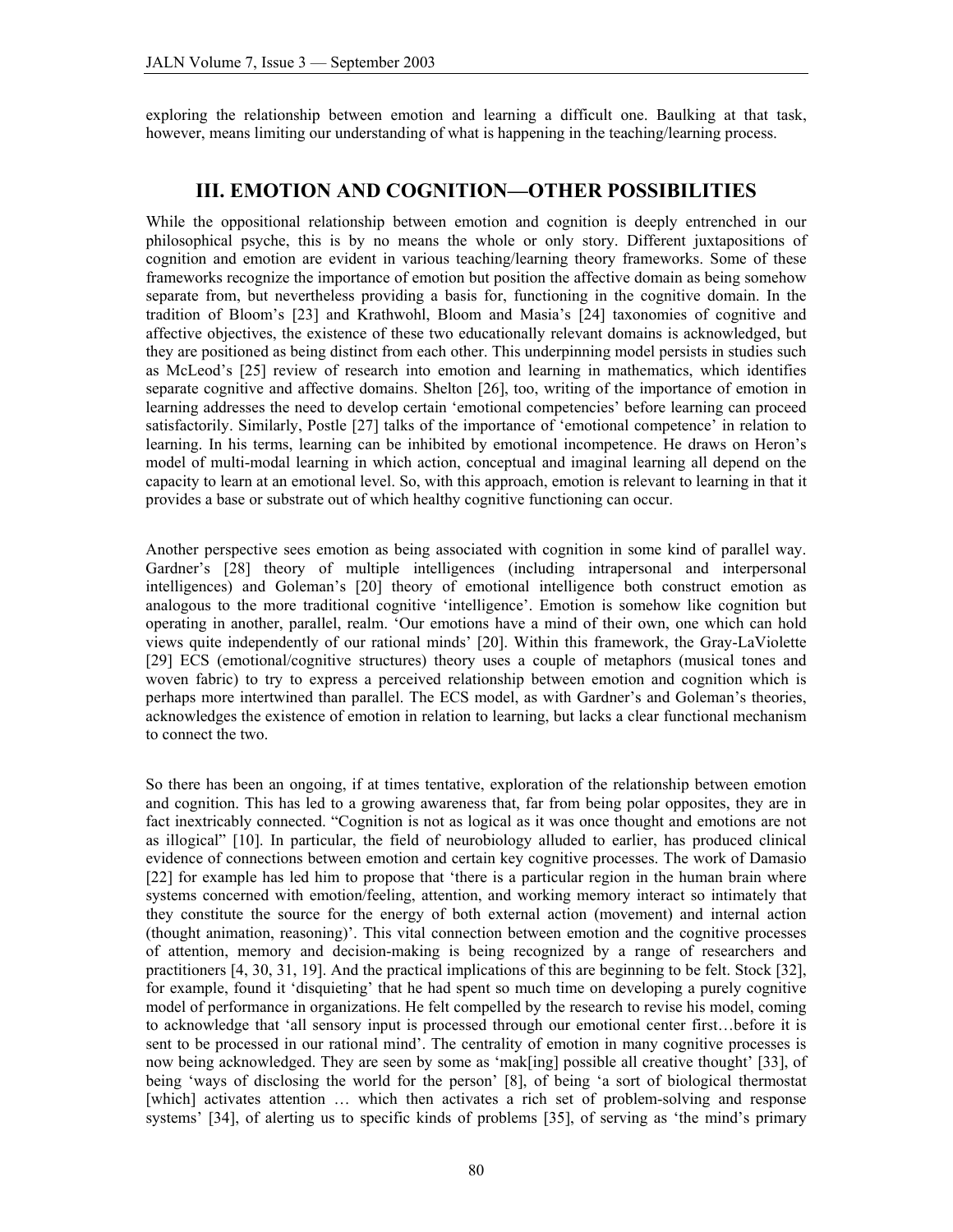architect' [33]. In fact, of 'driv[ing] everything' [34].

Despite the historical tradition which discounted the significance of emotion for any serious human endeavor, the 1980s in particular saw a burgeoning of interest in the place of emotion in a whole range of areas. 'Philosophical, anthropological, psychological, and social psychological conceptions of emotion are taking root in the human disciplines' [8]. This interest was reflected in a strand of research into the significance of emotion for learning in the teaching/learning contexts of the time [36, 37]. But teaching and learning occurs now in a wide range of contexts, of particular significance being the incursion of the teaching/learning experience into the online environment. The frontier nature of online teaching and learning provides a stimulus to reconsider educational theory and practice and to question the assumptions underlying these. What is their validity? What is missing?

### **IV. LEARNING ONLINE**

It has been estimated that around 2 million students are now taking courses online from higher education institutions in the United States [38]. Teaching and learning online brings with it a whole new and largely unknown set of parameters which have to do with every aspect of being and learning in an online environment. Life online is not the same as life in the face to face world. Our very identity becomes something uncertain and ambiguous. 'The Internet is a mask of sorts. It hides the color of our skin, the shape and size of our body, its beauty and its blemishes, our age, our accents, our incomes and our fashion sense' [39]. Teaching and learning online can be, in Mezirow's terms, 'the ultimate disorienting dilemma' [40] where the familiar frameworks and markers of everyday life and learning no longer exist, or at least exist in unfamiliar forms. There has been considerable research into some aspects of this phenomenon, much of it having to do with the comparative effectiveness of different modes of teaching and learning (including, specifically, the online mode).

As Russell's [41] website indicates, hundreds of such studies show there to be no significant difference in students' performance with variation in the mode of teaching and learning. He argues the futility of carrying out such coarse grained research, maintaining that 'individual differences in learning styles dictate that technology will facilitate learning for some, but will probably inhibit learning for others'. Other critiques of research in the area claim that the research focuses on the technology, resource efficiency, policy and pedagogy, with little exploration of the student experience and the implications of that [42]. There has, however, been some research into the student experience, and even into the emotions associated with that experience. Kort, Reilly and Picard [43], for example, are attempting to develop a model of emotion related to various phases of learning. They have identified several axes specifying a range of emotional states and hope eventually to devise a computer-based system whereby both learner and teacher can recognize the student's emotional position in relation to learning.

There have also been studies of online learning in which emotion, while not being the major focus, has at least been acknowledged. Martinez [5] has carried out research into online learning and devised a model of learning orientations which 'recognizes a dominant influence of emotions, intentions and social factors on how individuals learn differently.' Some of the research has identified some of the emotions experienced by students studying online. A study by Schaller and colleagues [44] found that students experienced bewilderment and confusion as they attempted to navigate their way through the required learning site. Wegerif [45] reported that students of the Open University were inhibited by feelings of fear and alienation as they experienced the exposure and the isolation that learning online can entail. Ng [46] discovered that some students studying online reported considerable anxiety at communicating electronically, realizing that this form of communication required new social and communication skills. Hara and Kling [47] set out specifically to investigate students' distress associated with studying a web based course. In their study, the expected problem of isolation did not emerge as an issue. They did however, identify considerable frustration experienced by students with the technical aspects of leaning online, with interpreting and following instructions and with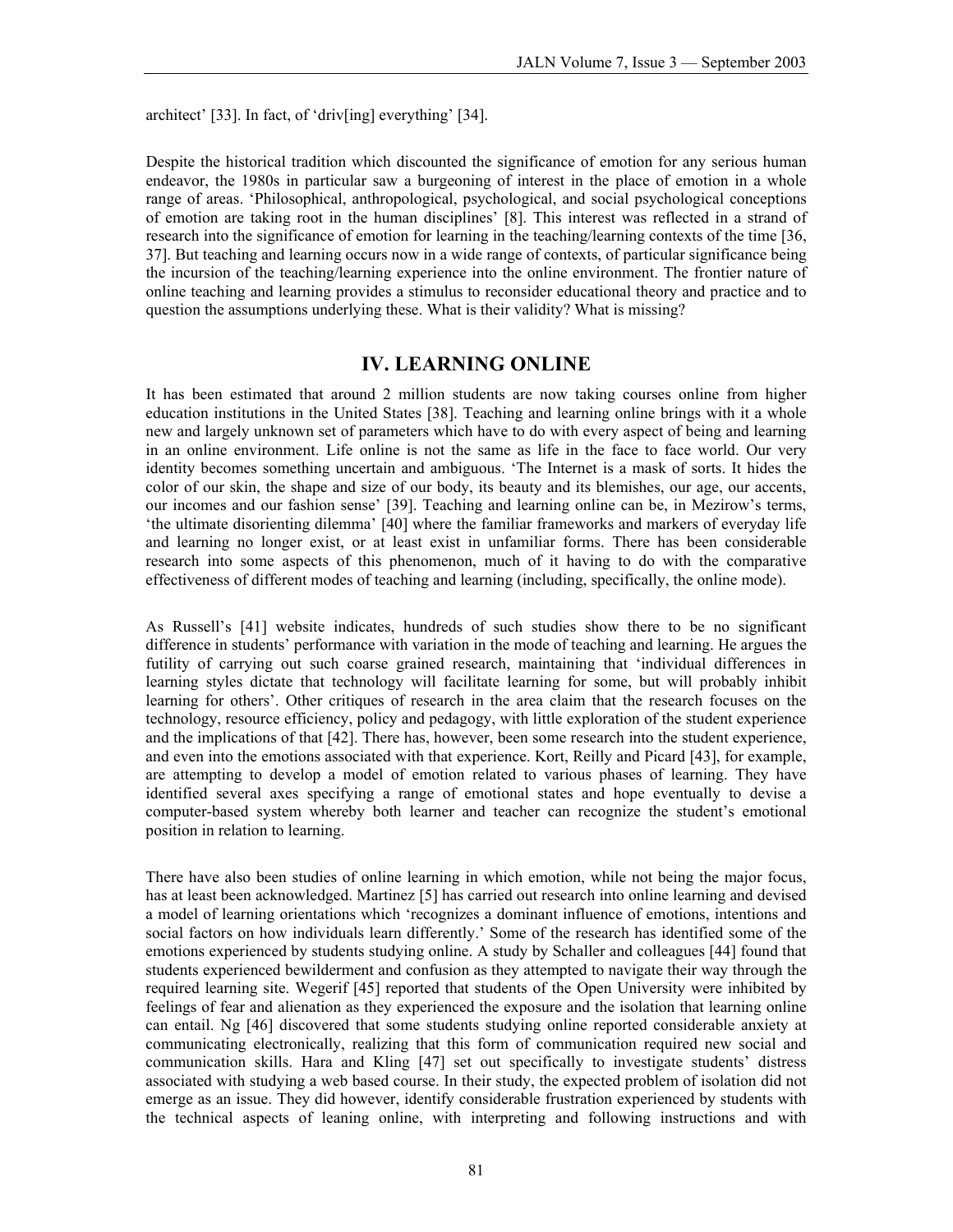managing the enormous amounts of email they were required to deal with. They questioned the apparently positive results of some surveys into online learning, suggesting that students' private revelations sometimes bore considerable contrast to their public responses in which they may be reluctant to express negative attitudes.

# **V. EMOTION AND E-LEARNING**

While the studies cited above have indicated, at least in a peripheral way, that emotion is associated with learning online, there has been little exploration of the extent, nature and significance of this. The growing body of research and scholarship relating to emotion and learning generally indicates the significant part that emotion plays in learning. Models of learning online are still being developed. It is important that the opportunity not be lost to include the emotional dimension in this development, so that the theory and practice of teaching and learning online can be the richer for it and the more authentic. Research, qualitative and quantitative, large-scale and small should be carried out in a range of teaching and learning settings to inform more fully the theory and practice of teaching and learning online.

# **VI. THE STUDY**

This present study is informed by the author's experience of supporting the learning of students at university. It occurs in the context of an Australian university which is increasingly committed to providing courses online and attempts to explore the lived experience of some of those for whom this institutional commitment is an educational reality. It is also informed by the author's experiential and theoretical interest in the connection between emotion and learning and sits beside those studies which have begun to identify the emotions that students experience when learning online. As research into this area is still in an early stage of development, it is appropriate that basic groundwork be laid in terms of what is being established. This study attempts to open up a field of enquiry into the following questions:

- What emotions are associated with studying online?
- What are the teaching-learning contexts of these emotions?
- How do they relate to student learning?
- What are the practical implications for teaching and learning online?

The study aimed to explore in qualitative terms the lived experience of students learning online particularly in relation to its emotional dimensions. Various staff within the university offering courses online were contacted and their agreement sought in regard to inviting students from their courses to participate in the study. All contacted staff responded positively and the students enrolled in these courses were sent an email inviting them to participate in the study. Eleven students volunteered to take part and were subsequently interviewed. Bradley [48] recommends that a sample size for qualitative research be considered adequate when 'the responses provide no new or conflicting information'. While each participant's story was singular, by the eleventh interview, their stories had together formed a consistent pattern with general themes and individual variations but no new surprises.

Qualitative research 'seeks understandings of specific situations and communicates that understanding through description' [48]. That description is reported, as much as practicable, through the participants' own voices, although the researcher selects and interprets from what the participants have said. The distortion inherent in this selection and interpretation was countered in this study by both the transcripts of interviews and the subsequent research paper being verified by the participants. They were invited to check that their words and intentions had been faithfully represented and that the chosen extracts spoke truly of their experiences.

The participants were interviewed in person or by phone regarding their experience of studying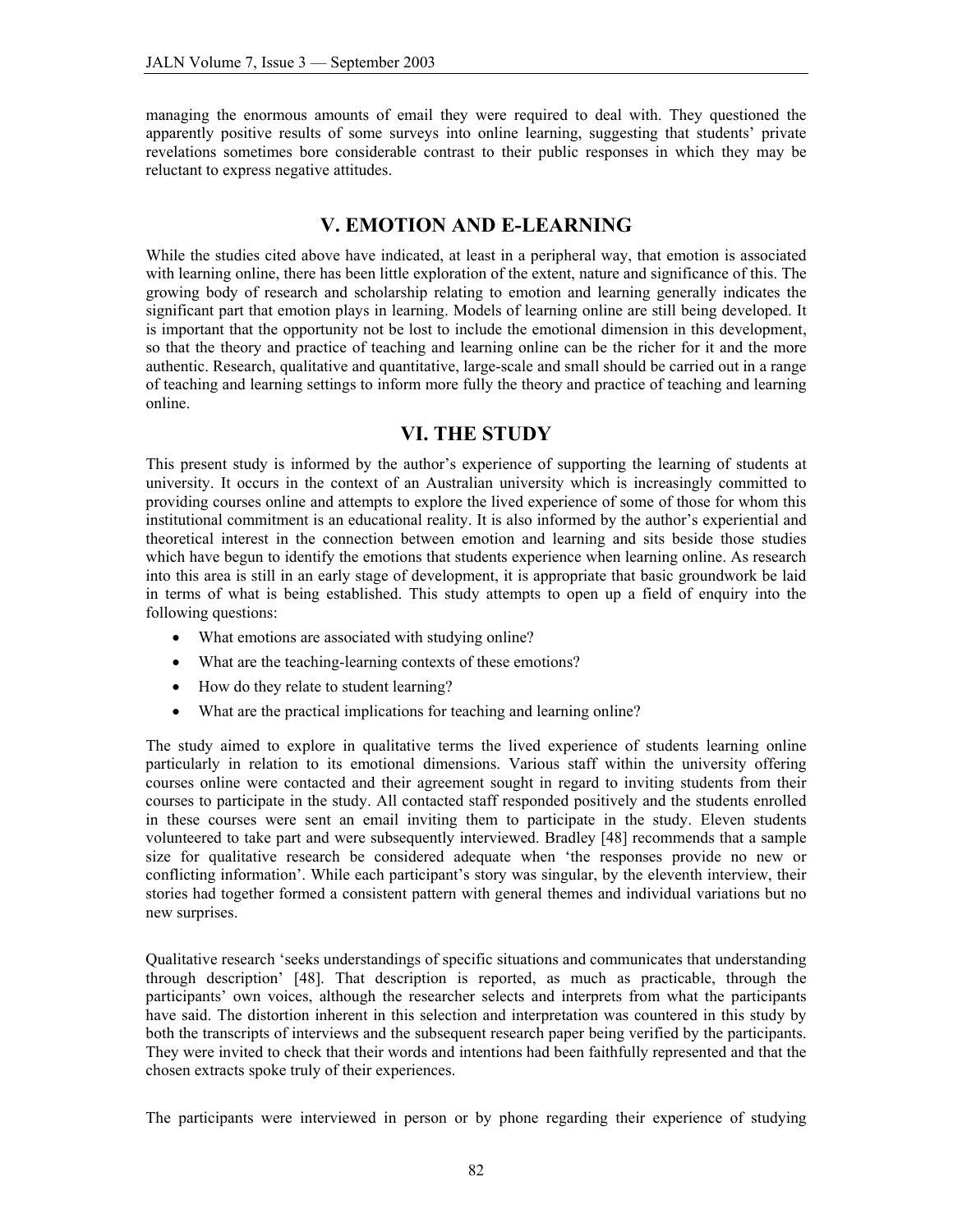online. They were asked particularly to comment on the emotions they had experienced in specific teaching/learning contexts associated with their online learning and the relevance of these to their learning. The interviews were around an hour in length and the interviewer identified particular aspects of the online learning experience and asked the students to reflect on these as well as assessing the experience overall. The aspects included such processes as logging on, following instructions, and accessing resources. The participants were also provided with a checklist of named emotions which the interviewer referred to in the latter part of the interview. This was used as a prompt to further identify the emotions associated with particular learning experiences.

The interviews were recorded and transcribed and the transcriptions analyzed with a view to identifying the emotions reported and the contexts and consequences of those. All the participants spoke of a range of emotions both positive and negative which had been associated with, and had impacted on, their learning. Those which occurred most frequently in the interviews are discussed below. In each case the emotion was named by the participant spontaneously, in response to a probing statement or question by the interviewer (*That must have been very frustrating for you),* or by referral to the checklist (*Can you tell me about any situations where you experienced any of the emotions on the list?).* 

The chosen pseudonyms and demographic and general backgrounds of the participants are as follows:

#### **Andrew**

Mature age (over 21), postgraduate student in occupational therapy, studying in distance mode, living in a country town, rates himself as experienced with using computers and the internet (using email, taking part in discussion groups, word processing, using other applications), studying the course totally online.

### **Betty**

Mature age, undergraduate student in social science, studying in distance mode, living in the metropolitan area, rates herself as experienced in using computers and the internet, studying the course totally online.

### **Catherine**

Mature age, undergraduate student in communication, studying on campus, living in the metropolitan area, rates herself as very experienced in using computers and the internet, studying the course totally online.

### **Douglas**

Mature age, postgraduate student in occupational therapy, studying in distance mode, living in New Zealand, rates himself as experienced in using computers and the internet, studying the course totally online.

### **Elizabeth**

Mature age, postgraduate student in occupational therapy, studying in distance mode, living interstate, rates herself as experienced in using computers and the internet, studying the course totally online.

#### **Fleck**

Mature age student with a physical disability, studying library and information management partly on campus and partly in distance mode, living in the metropolitan area, rates himself as very experienced in using computers and the internet, course totally online.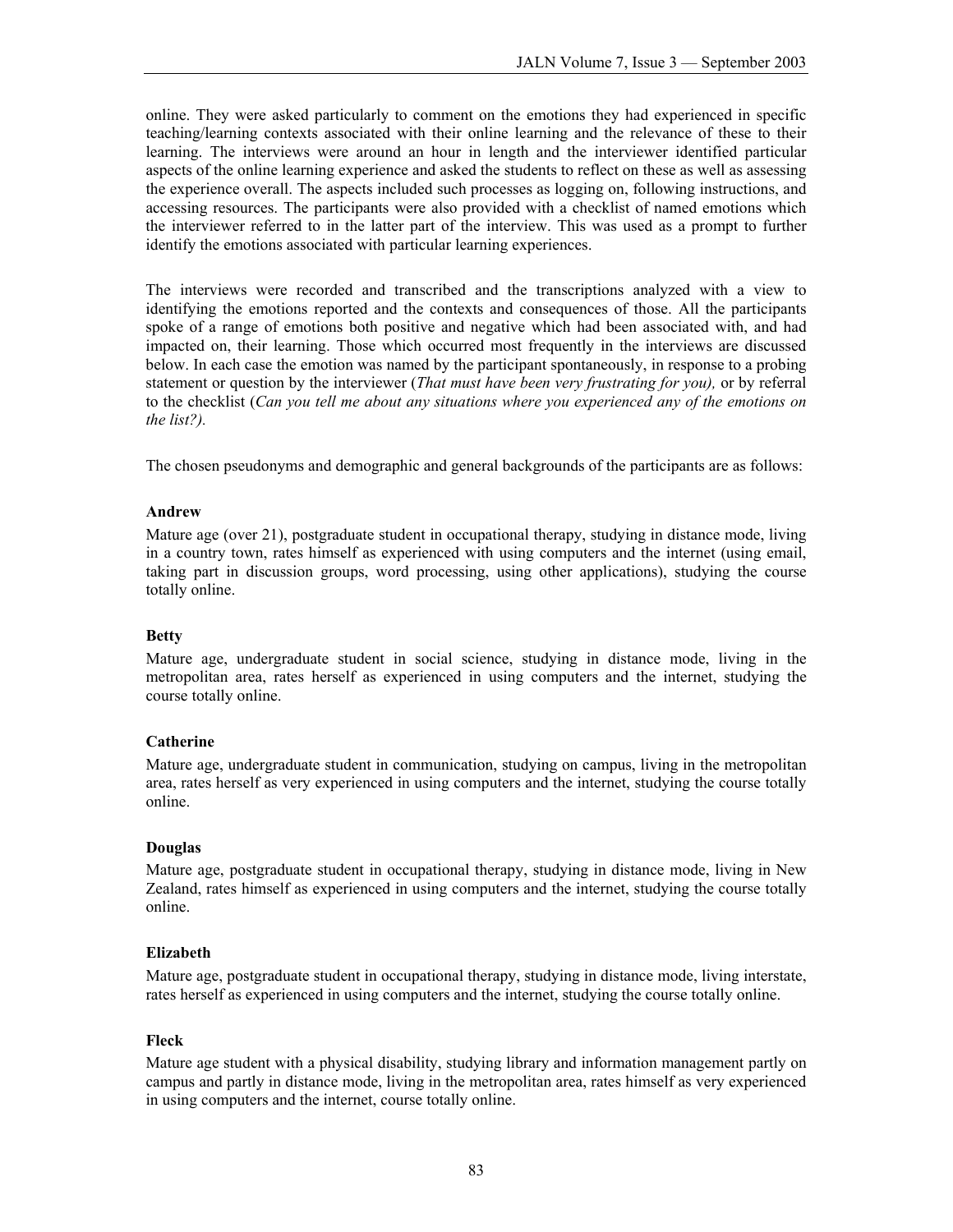#### **Joan**

School leaver, undergraduate student in social work, studying on campus, living in the metropolitan area, rates herself as moderately experienced in using computers and the internet, studying the whole course online.

### **Kate**

School leaver, undergraduate student in marketing and communication, living in a country town, studying partly on campus and partly in distance mode, rates herself as very experienced in using computers and the internet except in the use of discussion forums, studying the whole of one course and part of another online.

### **Mona**

School leaver, undergraduate student in journalism, living in the metropolitan area, rates herself as very experienced in using computers and the internet, studying the course totally online.

### **Polly**

Mature age postgraduate student in professional communication, living interstate, rates herself as experienced in using computers and the internet except for using discussion lists, studying the course totally online.

#### **Sarah**

School leaver, undergraduate student in communication, living in the metropolitan area, studying on campus, rates herself as experienced in using computers and the internet, studying the course totally online.

An (unattributed) but typical quote from the interview transcripts has been included as part of the relevant headings and excerpts from the transcripts are included in italics in the text.

# **A. Frustration—***Well, that's the university for you*

Frustration appeared as the most pervasive emotion associated with studying online. All of the students interviewed had experienced frustration of one kind or another with one aspect or another of studying online. Sometimes, as with Betty, working full time at a demanding job and trying to fit study into the nooks and crannies of life, it was all the little impediments that added cumulatively to a growing frustration. *I find that I'm continually frustrated with minor things. Because at the end of a hard day's work I've then got to sit down and study or look things up. And I'd like to be able to just sit*  down and have it flow, because I'm probably short on patience by that time. For Andrew, working fulltime at two different country centers and studying part time, it was the technology, the unreliability of the internet connection, which was the source of his frustration. Although, unlike Betty, Andrew accepted this frustration as a necessary and manageable aspect of studying online. *I guess it's somewhat frustrating when the computer crashes. But that's just part and parcel of using the medium. You just get used to that. And if you can't log on, you just attempt it another time.* With Mona it was more the unreliability of the web itself, although her philosophical attitude was similar to Andrew's. *Following links…can be frustrating because the links don't work…I basically just leave it if it's not working...I come to the conclusion that there's nothing really I can do about that.* For Douglas, it was the university system that let him down*. I had my user name, but I still couldn't get any access to [the discussion list]. …I thought I had all the information, but obviously there was something wrong with the system at their end.*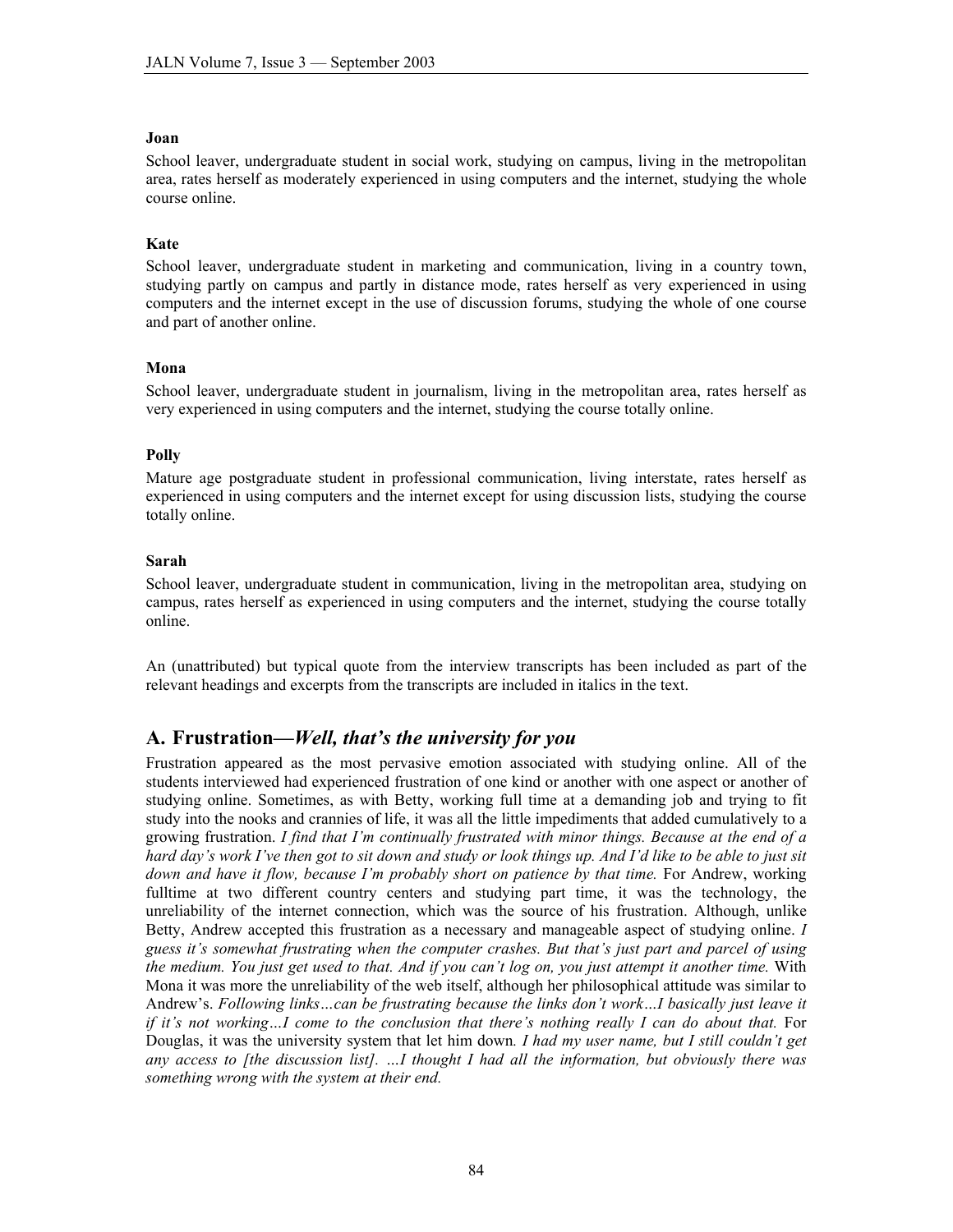For some the frustration was associated with a lack of clear instructions for locating the required site or the convoluted process needed to do that. Catherine was one*. I don't believe I was given a web page or a web site to look for... I don't think there was any special mention made as to where I was meant to log on.* As was Elizabeth: *I use the net all the time, but this thing…! I couldn't navigate. I couldn't get in…I spent quite a lot of time wondering, do I really want to do this?* And Fleck:*. Well after the first week I had heard nothing. Absolutely nothing. I had an email from [the lecturer] saying that the information would be available online, on the web page, with no reference to where the web page was.* And Joan*: It was really difficult to find the page. It took me about four months before I actually found the resource. The tutor didn't really explain to us what we were supposed to be looking for and what the link actually was.* Polly too experienced frustration navigating the system and finding how to get to where she was supposed to be: *Logging on was really difficult because I didn't know what my password was, and until you have a password you can't get in to ask someone for help.*  And when she did get in her problems were far from over*. I thought that I was somewhere and I was somewhere else often… And that common problem of people who know what's going on think it's easy. And so the email was: Aw, you just go there and you do this and then that. And vroom, it's done. And I went there and did all the things that were followed and it didn't work…The instructions were very simple, but the application of them seemed quite difficult.* 

For some, there was frustration associated with the nature or structure of the online material. One of these was Polly again. *The way the web pages were set up I found somewhat bewildering…the different pages had very similar layout and it took me quite a while to figure out where I was within the site and so where I was with the instructions.* And Mona*: For one question I think I spent four hours online trying to track down responses and I couldn't find them*. Sarah realized that her frustration was associated with a feeling of being lost in cyber space. She needed to have a sense of where she was in relation to the overall structure of the course, or at least the part of it she was currently dealing with. And the online environment did not provide her with that. *I basically had to print out the whole web page, because my learning is more physical, one after the other...I don't know if you know what I mean, but there was no progression of reading it and thinking OK, I've got that. And now I'll go here and I've got that. Whereas when I printed it, I had them in a folder style. Read it. Yep, I understand all that. Next page. Read it. Yep. And that's really the only time I started understanding.* 

There is also frustration with material being out of date. Betty. *A lot of information is still there from last year and I had also printed off all the course information and the weekly exercises before I realized that it was actually still 2001.* And Fleck: *I just kept getting told by everyone to go see the web site. And it wasn't until the course coordinator tried to do things that she found out that yes, the information's too old.* 

Elizabeth, Douglas and Polly, all leading busy lives and all studying at postgraduate level, externally from interstate or overseas, felt frustration at the rambling or superficial nature of unmoderated online discussion. Elizabeth. *If you don't have really strong adjudication or facilitation, if you don't have a really strong lead in that, then you end up with, I think, a whole group of people who really don't have any better understanding of the issues than you do, all offering opinions and there doesn't really seem to be very much comes out of that.* Polly. *There were three main concerns I had. One was the difficulty with students articulating ideas for the first time. And they flounder around…and it may not make sense to anybody else. Another thing was a sort of group therapy session which I found frustrating. This is supposed to be an academic learning environment, not a chance for us all to have a big group hug. And a third thing was frustration with some people's absolute stupidity. Good Lord!*  And for Douglas: *The thing I find frustrating is that it doesn't feel like a discussion because it takes so long to get a response from other people…I think it kind of lacks some of the depth you'd get if you were in a face to face situation…The other thing I find frustrating with the online discussion is that there isn't much input from the lecturers…I think it would be useful to have some input from the lecturer to kind of summarize what we've been saying or to point us in another direction or get us to*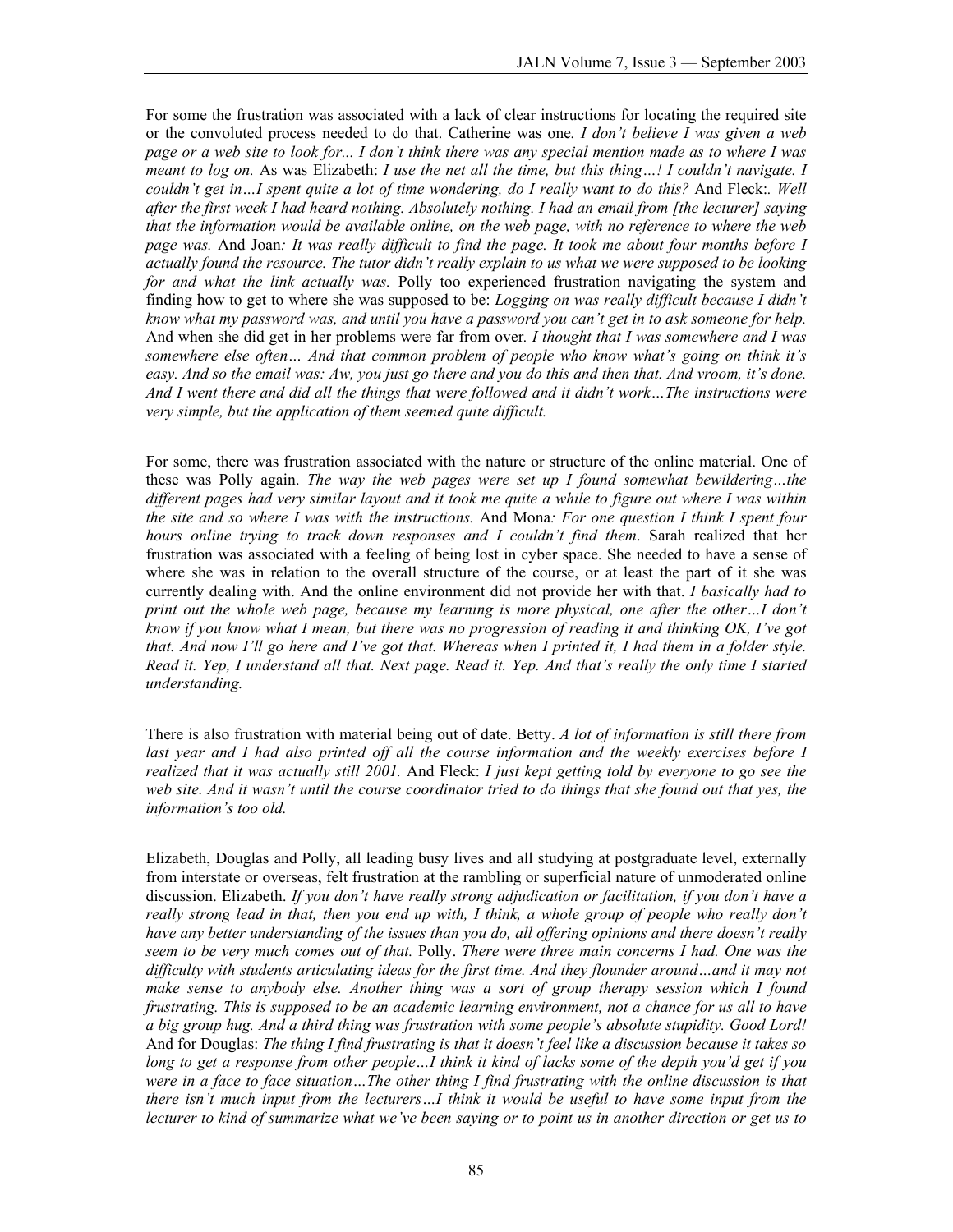*explore things in more detail.* 

There was a general desire to get things done quickly with a minimum expenditure of unnecessary time, and frustration associated with that desire being thwarted. Joan: *Frustration, yes, definitely,*  with all the time that it takes. It just took so long to find [the discussion list]. I found it once and never *went back there.* Catherine*. [Accessing the data base] was slow and that in itself is very frustrating when you've got timelines.* 

For Sarah and Douglas it was the overall experience of studying online. Douglas felt frustrated by the isolation and lack of connection that online study represented. *What I found quite hard and frustrating*  is that I probably would have got more out of being in a room with people exploring ideas...I don't *know what they look like. I don't know where they live. I don't know, yeah, who they really are.* Sarah just felt uncomfortable with the whole online experience. *I just think I shouldn't have done this subject, because being on computers frustrates me anyway.* 

Frustration was an emotion experienced by all the students interviewed. For some, this was a relatively minor aspect of learning online, whereas for others it caused them to question whether or not they wanted to continue. Much of the frustration was associated with the technology, whether it was working, and how difficult it was to access and navigate. Some was associated with the associated administrative processes, with instructions that were unclear and obscure. Other frustrations were with the design, structure and relevance of the web site content and with the learning processes, especially discussion groups. For some, it was a more global frustration with the total experience of learning online.

# **B. Fear, anxiety, apprehension—***every single day*

Many of the students experienced one or all of the fear, anxiety, and apprehension cluster of emotions associated with their online learning. There was anxiety involved with delays in the system. This was the case for Betty*. Because I'm working fulltime and I have to arrange my time very carefully... it caused quite a high level of anxiety, because it was the first week and we were due to have assignments in by the Friday and I couldn't get in.* And for Fleck*: Three weeks in and I hadn't started…I was getting behind before I even started.* There was anxiety too with not knowing just what to do and about finding out what to do. Elizabeth felt this particularly when she was studying overseas. *It was 10-14 days sometimes before I got a response about anything and I was really starting to panic…A couple of times I had questions about a paper that was due and [the lecturer] didn't email me back until after the due date had passed… It caused a lot more stress and anxiety than was really necessary*. For Betty, it was also trying to work out online how to negotiate the new library system*. I had to take time off work, go into the library, sit down with someone and say what's going on? They ran through it all. I don't think I've mastered it. It's still a fearful unknown next time I have to go into the library.* There was anxiety for some with trusting the system to deliver assignments electronically. Elizabeth: *I don't know whether it's got through. I don't know whether the emails got through or whether the person's been able to download it. Initially too for Mona: I was a little apprehensive at the start because you wonder if it's going to go through… Will something occur in the transmission process?* 

The prospect of the public exposure associated with aspects of learning online caused anxiety for some students; exposure to an unknown or maybe even non-existent audience. Catherine, for example, was required to post assignment answers on a web page. *I like to know. I like to know who's reading my work. Is it being read? Because then, why am I doing it? I mean, what's the point?* Elizabeth was in a similar situation. *Whatever you post is there for the semester. You know, people have access to it on an ongoing basis, whereas if you're sitting in a tutorial room and talking to people, then it's more ephemeral. I think that people take fewer risks in what they say and what they're prepared to talk about.*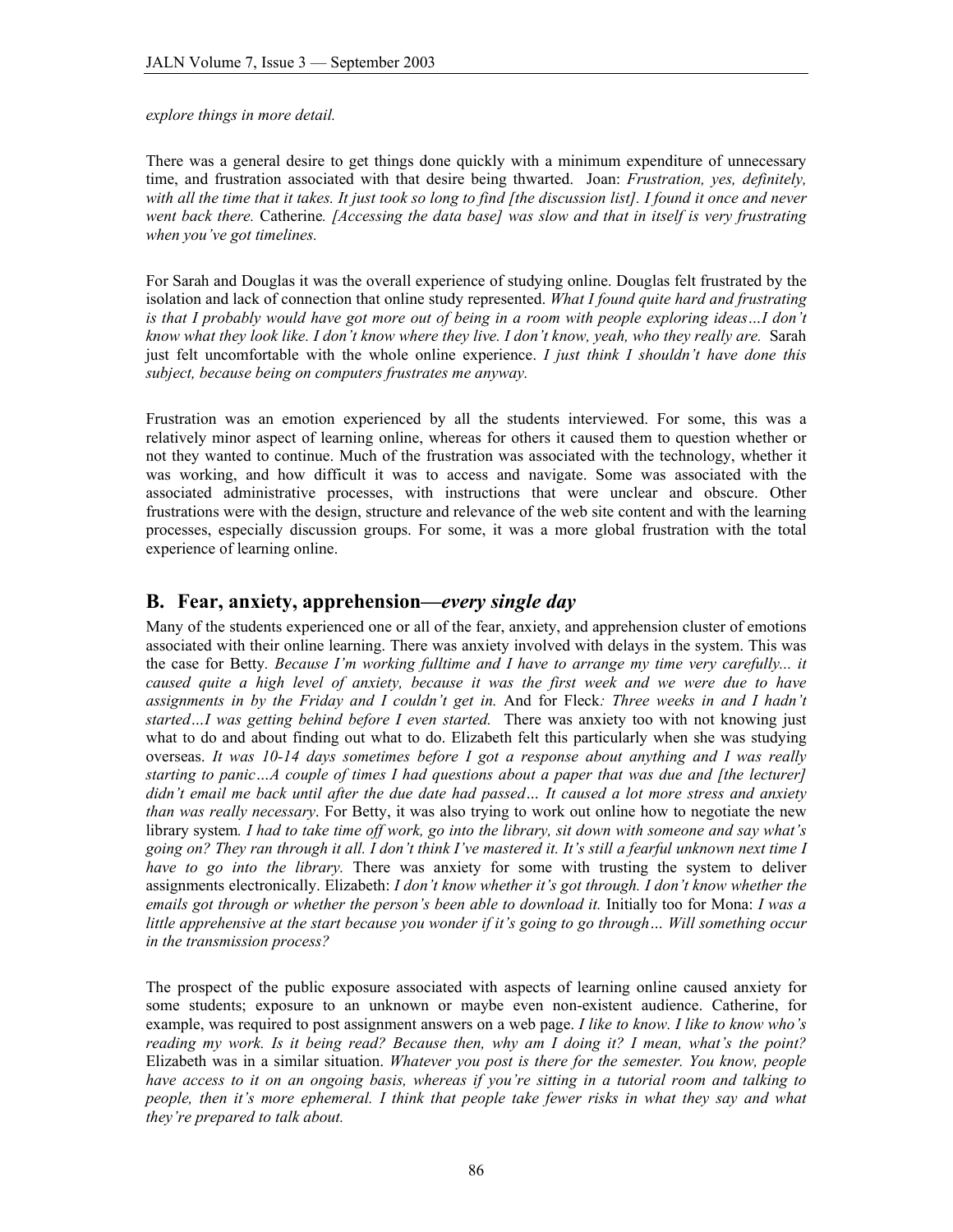For Polly the anxiety was one of general internet anxiety which did not diminish as she became more familiar with the online environment. When asked if the experience of studying online reduced her initial anxiety, she replied: *No. Perhaps it was heightened…I was reaffirmed in my belief of my being internet-challenged by not being able to follow simple instructions.* 

Although Mona acknowledged the significance of anxiety in relation to learning, she thought that this was less a concern with learning online than in a face to face situation. *I've found that I've probably been more willing, not been more objective, but more willing to\_express my true feelings about something online… If you don't know the answer in a class quiz you do become quite anxious…Online you've got the time and you think OK, I'm going to go out and get these answers.* 

The peculiar nature of the electronic environment was a source of anxiety for most of the participants. For some it was anxiety associated with a lack of control over the processes of the system. Work or ideas were submitted and then dealt with (or not) in some mysterious and invisible way over which the student could have no influence. The public and relatively permanent nature of online communication was also a source of fear and anxiety as was the impersonal and largely anonymous nature of that communication. Demonstrating the principle that what appears to be the same experience may engender different emotional responses in different people [20, 16], the relative lack of anxiety of the online environment, with more time and space being available, was also identified as a factor.

# **C. Shame/embarrassment—***surely a three year old could maneuver through this*

Students experienced shame and embarrassment associated with the sense of feeling exposed and with feeling incompetent at tasks they felt they should be able to complete. Catherine was one of them*. There were times when I was embarrassed because my work was there to see…You don't even know who they are and they're critiquing your work.* As was Elizabeth*: Perhaps there's some fear or some sense of exposure or potential shame about putting something up there that's going to be there for the world to see for a long period of time. You might give yourself freer rein in a less public situation.*  And Polly: *And there's some sort of feeling like a dork. I suppose that's shame and embarrassment.* And Mona: *Embarrassment when you find that you've posted something on the net and you've misspelled it. And you look at it and go Aw no! I've got that there for everyone to see. I'm caught out!*  Kate was so embarrassed at being so far behind that she held back from participating: *I don't really use the discussion list because I'd look stupid. So I don't use it.* 

Around half of the participants, interestingly all of them female, spoke of the shame and embarrassment they experienced with having their inadequacies exposed, or potentially exposed, online. Shame has been identified as a significant factor in learning, being associated with a reduced disposition to learn [49, 50]. And the experiences of students, especially female students, in this study, suggest that the emotions of shame and embarrassment have particular significance in the online environment.

# **D. Enthusiasm /excitement—***My goodness, this is fantastic!*

For some of the students, learning online was associated with feelings of excitement, even if, like Kate, this were not sustained. *When I first started I was all excited about it. I thought: It's going to be great. Rah! Rah! But then at times I think, Cor, it's hard.* For Joan, it was the thrill of actually being online: *A bit of excitement the first year that I came and discovered I had my own email address and could print out lecture notes and things like that. It was quite exciting that we were so technologically advanced…It was good that I could go and log on to a computer and I could surf the net there and*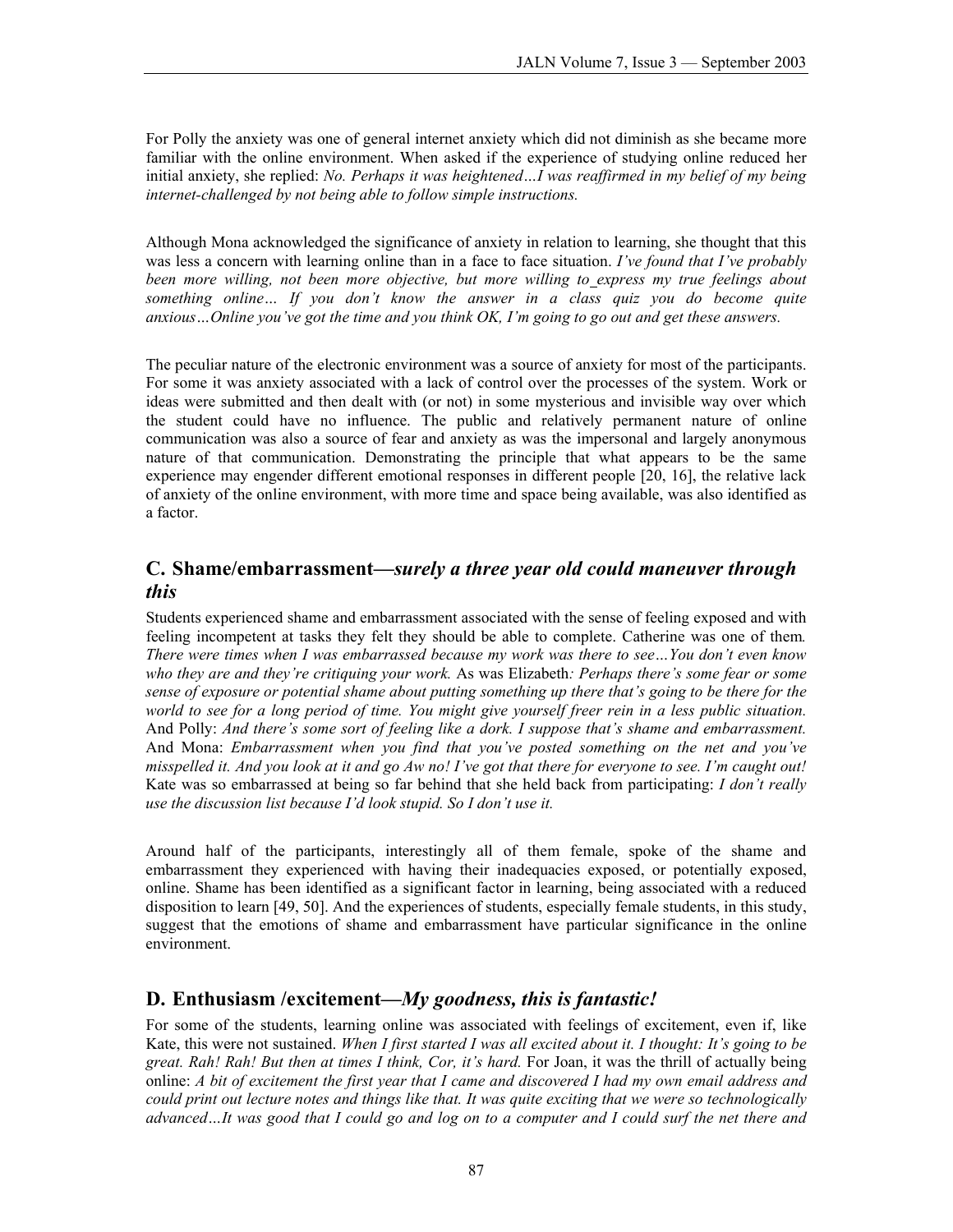*that would be fine.* For Mona and Andrew there was excitement associated with experiencing a new way of learning. Mona: *Excited as well, because it was a new tool of learning I guess. Which I like. It offered the opportunity to become familiar with another method, which was pretty good.* Andrew: *There is a sense of excitement… this journey that I'm back on again now, and I'm very happy to be on, is a lot easier for me to manage [than previous study]. So, technology has made it a lot easier to juggle.* 

For Andrew there were other aspects of learning online that also engendered enthusiasm and excitement. One of these was the actual content of the course, which he found related strongly to his professional and personal life. *It's been more around that personal reflection and that personal understanding and putting things into my own terms.* He was also excited by the experience, while living in a remote country town, of connecting with others embarked on a similar professional journey. *That potential to be connecting with people around the country and one overseas…the use of technology… in enabling this sharing of information and this connection with people.*

Catherine expressed some irony when speaking of her excitement with studying online. It was occasioned by a brief comment from the lecturer in response to an assignment she had submitted. *I was excited when the lecturer actually did say something. When we got our results, he actually posts our results to our email address. And that was exciting because you got two lines that said Good on you, you got a Distinction or whatever it was.* While Sarah acknowledged that excitement played an important part in her learning, she felt that this dimension had been seriously lacking in her experience of learning online. *I feel that the way I learn is a lot more, well, what we talk about is a lot more relevant if you're in a big group in a tutorial having a discussion. I think. And that gets me excited. It gets me into the subject. Whereas this has been, I feel like it's a chore, this subject. And I've never felt like that. I've been at uni for three years and I've never felt like that with another subject. Because there's no engagement.* Elizabeth's excitement, too, was less related to the course itself than to the online resources she accessed along the way. *I've used lots of things that are in other commercial sites…through WHO, lots of government sites around the place…It's certainly exciting…I'm getting lots of good information from them…I'm not sure how much directly relates to the study I'm doing.* 

Not all the emotions identified by the participants were negative ones. Enthusiasm and excitement were among the positive emotions seen to play a significant part in the learning experience. There was the excitement associated with learning in a new way, using new technologies. Excitement too with what could be gained from learning online, both in terms of course content and of the connections made possible with other sites and with other people. For some, the excitement associated with learning was significant in its absence from the online context.

# **E. Pride—***I made a good assignment*

A sense of pride in their accomplishments was expressed by a number of the participants, including pride at succeeding in the online environment. As Polly said: *I wrote things I was proud of. And also there was pride in managing this environment despite my fears.* For Mona*: When you know you've done a good piece of work and you put that on the net and you get positive feedback. It makes you feel quite proud.* Andrew too derived a sense of pride from the affirming feedback of others. *Recognition as a practitioner. That what I say has some meaning or some relevance. That it is a considered sort of response or a considered understanding of different issues.* 

Pride was identified by Ingleton and O'Regan [50] as a critical emotion in nurturing student learning and in engendering a positive disposition to learn. In the online environment, with its characteristics of publicness and permanence, the potential for pride is very great.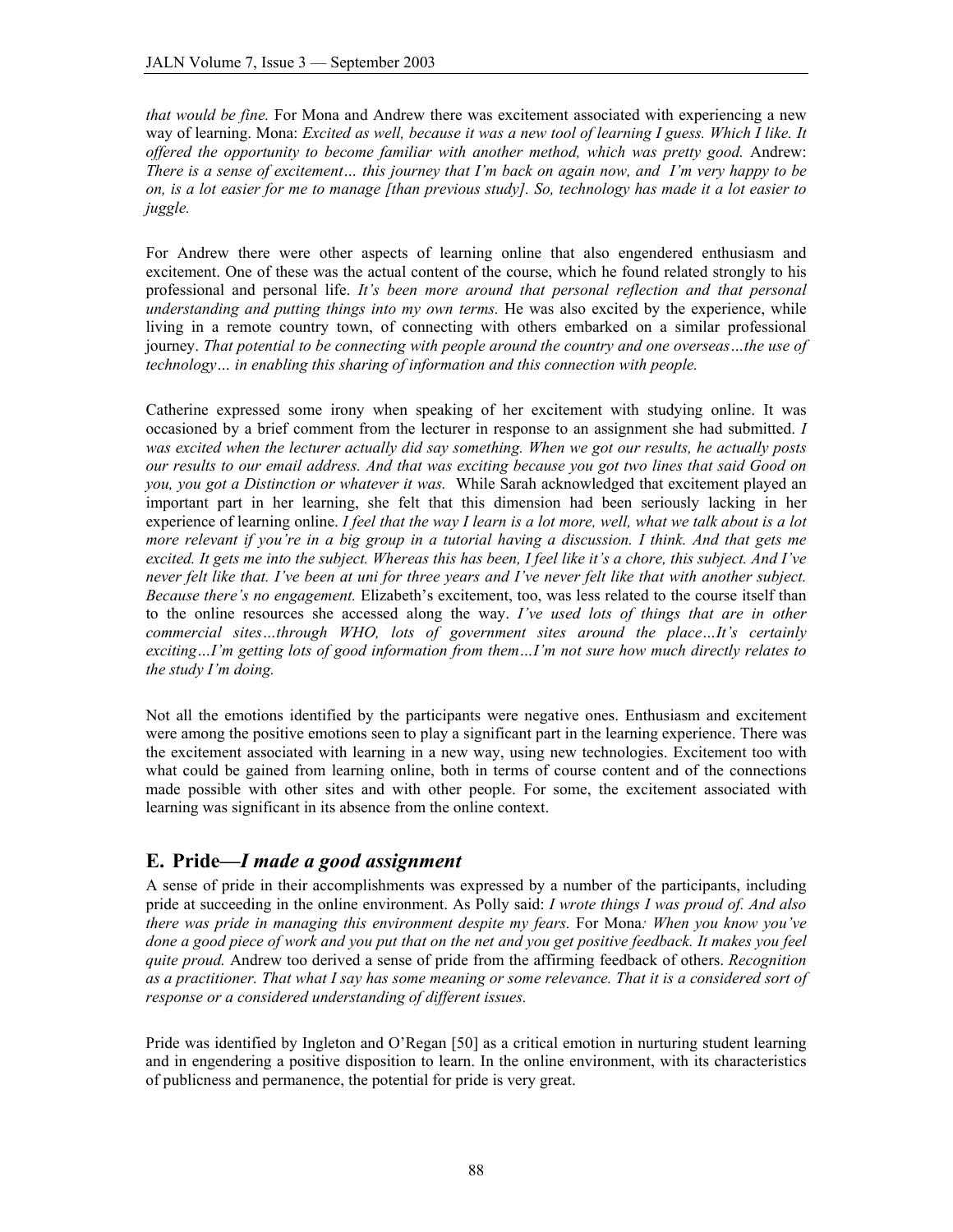# **VII. CONCLUSION**

This paper has examined some of the literature to do with emotion, emotion and cognition, learning online and the relationships between all of these. It has also looked at the lived experience of eleven students who are studying at a university committed to delivering more and more courses online. It has identified emotions those students experienced learning online and the particular contexts in which that experience occurred. From all of this, two kinds of conclusions can be drawn, one practical and one theoretical.

In practical terms, implications can be based on the pragmatic assumption that learning will be enhanced when negative emotions are minimized and positive emotions maximized. From the experience of the students interviewed in this study, this is likely to occur when:

- the technology is reliable, accessible and usable to the point of being invisible in its functioning
- instructions for accessing the required sites are clear, explicit, delivered upfront, and make no unjustified assumptions as to students' knowledge and awareness of online processes
- sites are maintained and kept up to date
- content is designed to make explicit the structure of the material and to facilitate the user's navigation through and awareness of location in that structure
- guidance is provided for appropriate, relevant and constructive participation in discussion groups; responsibility is taken for moderation and facilitation of discussion groups
- posting processes are explicit with students receiving prompt and automatic acknowledgment when postings are received
- processes are put in place for students to have an indication of the actual make up of the audience for any submissions they post online; provision is made for class members to become known to each other as real people with their own idiosyncratic interests and characteristics
- where possible, online communication is augmented with face to face meetings
- a culture of risk-taking is encouraged in which supportive process are put in place for dealing with differences and experimenting with ideas and possibilities
- criteria for excellence are made explicit and the attaining of these criteria is acknowledged explicitly

Both the evidence from the literature and that from the student interviews strongly points to the centrality of emotion to the process of learning, specifically here of learning online. The implication is that any theory of learning which fails to take account of this centrality is lacking a critical element and is, therefore, seriously deficient in its representation of reality. Emotion has been shown to be significant in relation to attention, memory and decision making, all of which are of critical importance in the learning process. Questions that emerge from that include what emotions, what experiences engendering those emotions, determine where and to what extent students focus their attention? Similarly, in what ways and to what ends is emotion involved in what is remembered? What are the implications of that, both for what students remember from any learning situation and for the emotion-related memories they bring from one learning experience to another? What part do what emotions play in the various decisions related to all the learning experiences students encounter when studying online?

This paper focused on emotions and learning and on the relationship between these two phenomena. It also explored the emotional experiences of students learning online. Particular emotions were identified as being significant for those students, including frustration, fear/anxiety, shame/embarrassment, enthusiasm/excitement and pride. The participants in the study reported particular contexts in which those emotions seemed to inhibit or enhance the teaching/learning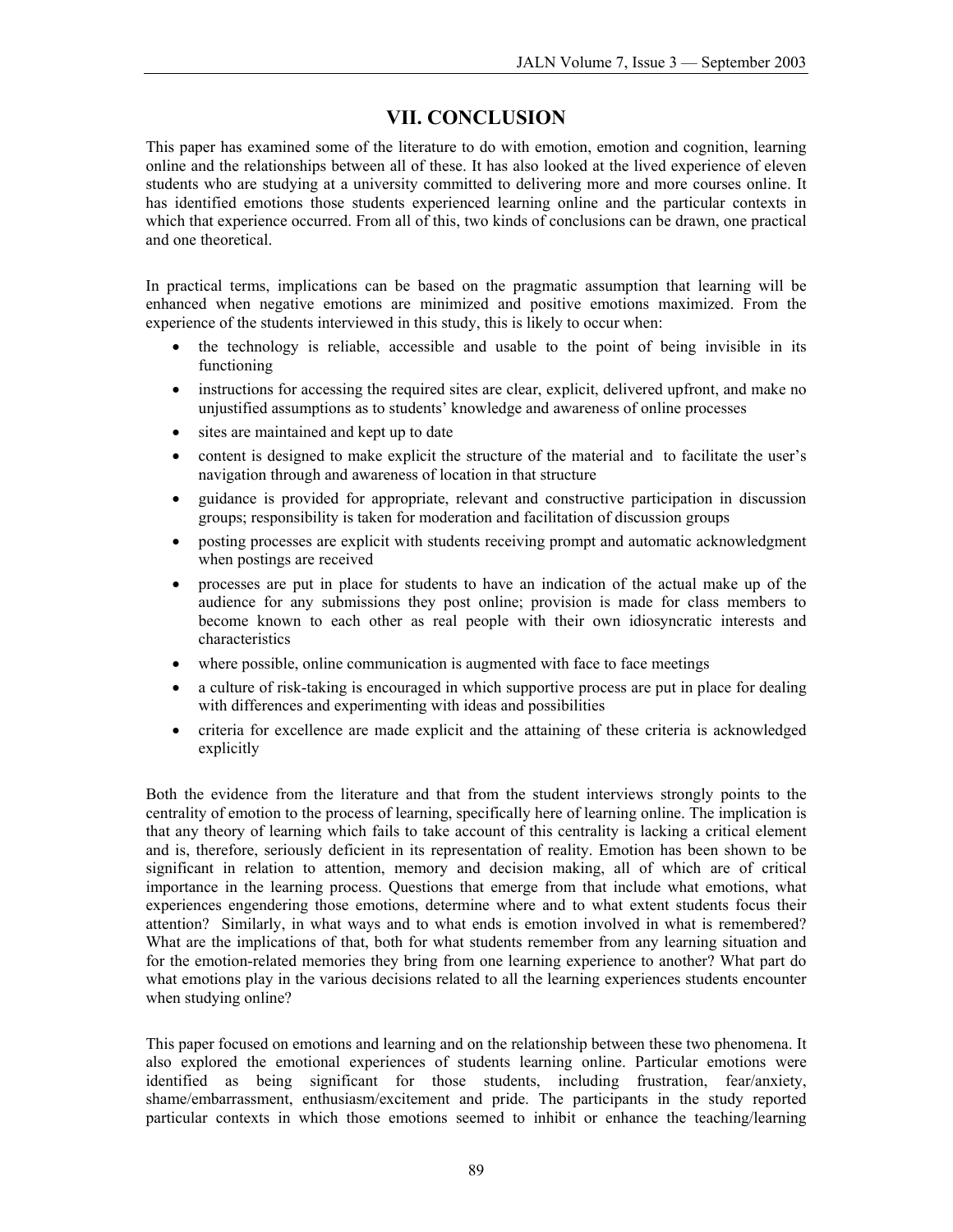process. The effect of these emotions was variable, depending on the strength and nature of the emotion involved as well as its associated learning context. For some, the emotions experienced and the corresponding engagement with their learning was extreme. Elizabeth, for example had been so emotionally traumatized by her online learning experience that she cried throughout the hour-long telephone interview. She was seriously considering withdrawing from her program. Andrew, at the other end of the emotional spectrum, was motivated by the excitement, enthusiasm and enjoyment associated with his online learning. For the others, there were emotional experiences that contributed positively to their learning as well as those that had detrimental effects, but not overwhelmingly so.

The importance of emotions is being acknowledged in many aspects of human endeavor and emotions are claiming an increasingly respectable place in the theory and research of a diverse range of academic disciplines. It is clear that emotions play a critical role in the teaching/learning process and that this role must be addressed in both the theory and practice of teaching and learning. Exactly what this role is and how it can best be dealt with is an area still requiring much exploration, particularly as new technologies become an integral part of that process.

# **VIII. REFERENCES**

- 1. **Dirkx, J**., The power of feelings: Emotion, imagination, and the construction of meaning in adult learning, *New Directions for Adult and Continuing Education,* Vol.89, pp 63-72, Spring, 2001.
- 2. **Barbalet, J.,** *Emotion, Social Theory and Social Structure*, Cambridge University Press, Cambridge, 1998.
- 3. **Frijda, N., Manstead, A. & Bem, S**. The influence of emotions on beliefs. In: Frijda, N., Manstead, A. & Bem, S., *Emotions and Beliefs: How Feelings Influence Thoughts,* Cambridge University Press, Cambridge, 1-9, 2000.
- 4. **Ferro, T.**, The influence of affective processing in education and training, *New Directions for Adult and Continuing Education*, Vol. 59, pp 25-33, 1995.
- 5. **Martinez, M.**, Key design considerations for personalized learning on the Web, *Educational Technology and Society,* Vol. 4, No.1, pp 26–40, 2001.
- 6. **Boud, D., Cohen, R. & Walker, D.**, Introduction: Understanding learning from experience. In: Boud, D., Cohen, R. & Walker, D., *Using Experience for Learning,* SRHE & Open University Press, Buckingham, 1-18, 1993.
- 7. **Martin, B. & Briggs, L.**, *The Affective and Cognitive Domains: Integration for Instruction and Research*, Educational Technology Publications, Englewood Cliffs, 1986.
- 8. **Denzin, N.**, *On Understanding Emotion*, Jossey-Bass, San Francisco, 1984.
- 9. **Rolls, E.**, *The Brain and Emotion,* Oxford University Press, Oxford, 1999.
- 10. **LeDoux, J.,** The Emotional Brain: The Mysterious Underpinnings of Emotional Life, Phoenix, London, 1999.
- 11. **Hinton, A.**, Introduction: Developing a biocultural approach to the emotions. In: Hinton, A., *Biocultural Approaches to the Emotions*, Cambridge University Press, Cambridge, 1-38, 1999.
- 12. **Darwin, C.**, *The Expression of Emotions in Man and Animals*, The University of Chicago Press, Chicago, 1872/1965.
- 13. **Frijda, N.**, Emotions are functional, most of the time, In: Ekman, P., & Davidson, R. (Eds.), *The Nature of Emotion: Fundamental Questions,* Oxford University Press, New York/ Oxford, 112- 122, 1994.
- 14. **Ekman, P.**, All emotions are basic time. In: Ekman, P. & Davidson, R. (Eds.). *The Nature of Emotion: Fundamental Questions,* Oxford University Press, New York/ Oxford, 15-19, 1994.
- 15. **Evans, P.,** *Motivation and Emotion*, Routledge, London & New York, 1989.
- 16. **Lerner, J. & Keltner, D.**, Beyond valence: Toward a model of emotion-specific influences on judgment and choice, *Cognition and Emotion,* Vol. 14, No. 4, pp 473–503, 2000.
- 17. **James, W.,** *The Principles of Psychology,* Encyclopedia Britannica, Chicago, 1891/1952.
- 18. **Shweder, R.**, 'you're not sick, you're just in love': Emotion as an interpretative system. In: Ekman, P. & Davidson, R. (Eds.), *The Nature of Emotion: Fundamental Questions,* Oxford University Press, New York/ Oxford, 32-44, 1994.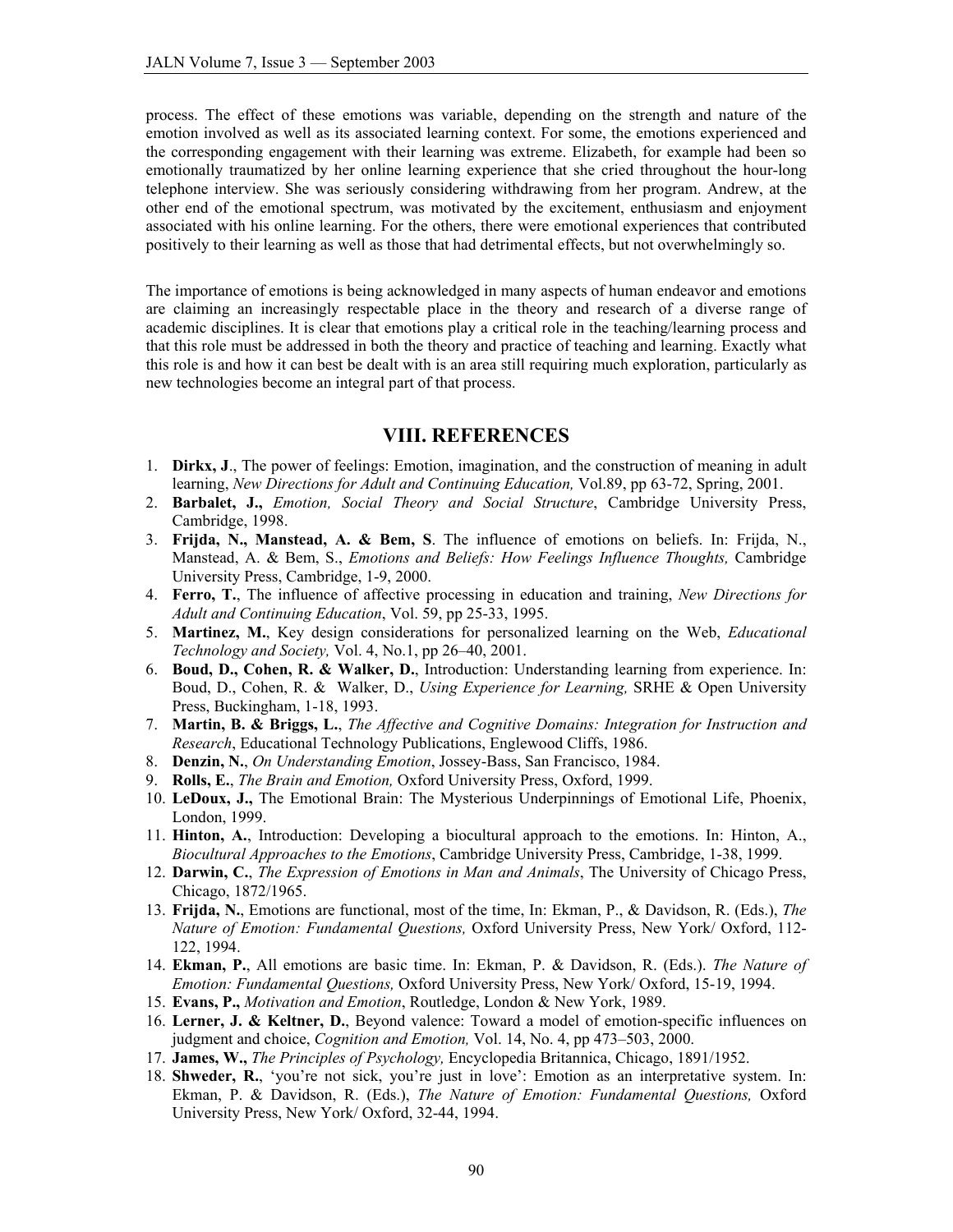- 19. **Worthman, C.**, Emotions: You can feel the difference. In: Hinton, A. *Biocultural Approaches to the Emotions,* Cambridge University Press*,* Cambridge, 41-74, 1999.
- 20. **Goleman, D.**, *Emotional Intelligence,* Bantam Books, New York, 1995.
- 21. **Averill, J.**, A constructionist view of emotion. In Plutchik, R. & Kellerman, H. (Eds.), Emotion: Theory, Research and Experience, Vol.1, *Theories of Emotion.* Academic Press, New York, pp 305-337, 1980.
- 22. **Damasio, A.**, Descartes's Error: Emotion, Reason, and the Human Brain, Papermac, London, 1996.
- 23. **Bloom, B.** (Ed.), Taxonomy of Educational Objectives: The Classification of Educational Goals: Handbook I, *Cognitive Domain*. Longmans, Green, New York / Toronto, 1956.
- 24. **Krathwohl, D., Bloom, B., & Masia, B.,** *Taxonomy of educational objectives. Handbook II: Affective Domain.* David McKay, New York, 1956.
- 25. **McLeod, D.**, Research on affect and Mathematics learning in the JRME: 1970 to the present, *Journal for Research in Mathematics Education,* Vol. 25, No. 6, pp 637–647, 1994
- 26. **Shelton, C.,** Portraits in emotional awareness. *Educational Leadership,* pp 330 –32, September, 2000.
- 27. **Postle, G.**, Putting the heart back into learning. In: Boud, D., Cohen, R. & Walker, D. (Eds.), *Using Experience for Learning*, SRHE & Open University Press, Buckingham, 33-45, 1993.
- 28. **Gardner, H.**, *Frames of Mind: The Theory of Multiple Intelligences*, Basic Books, New York, 1983.
- 29. **LaViolette, P.,** Teaching with feeling in mind, *On the Beam*, Vol. 6, No. 2, 1986. <http://www.etheric.com/LaViolette/Feelingtones.html>
- 30. **Palombo Weiss, R.**, Emotion and learning, *Training and Development, Vol.* 54, No. 11, pp 44– 48, 2000.
- 31. **Clore, G. & Gasper, K.**, Feeling is believing: Some affective influences on belief. In Frijda, N., Manstead, A. & Bem, S. (Eds.) *Emotions and Beliefs: How Feelings Influence Thoughts,*  Cambridge University Press, Cambridge, 1-9, 2000.
- 32. **Stock, B.**, Getting to the heart of performance. *Performance Improvement,* Vol. 35, No. 8, pp 6- 13, 1996
- 33. **Greenspan, S.**, The Growth of the Mind and the Endangered Origins of Intelligence, Addison-Wesley, Reading, 1997.
- 34. **Brandt, R.,** On teaching brains to think: A conversation with Robert Sylwester. *Educational Leadership,* pp 72-75, April, 2000.
- 35. **Sylwester, R.,** Unconscious emotions, conscious feelings. *Educational Leadership,* Vol. 58, No. 3, pp 20–24, 2000.
- 36. **Salzberger-Wittenberg, I., Henry, G. & Osborne, E.,** *The Emotional Experience of Learning and Teaching,* Routledge & Kegan Paul, London, 1983.
- 37. **Boyle, G.,** Effects on academic learning of manipulating emotional states and motivational dynamics. *British Journal of Educational Psychology*, Vol 53, pp 347-357, 1983.
- 38. **Symonds, W.,** Giving it the old online try. *Business Week,* Issue 3760, 3 December, 2001.
- 39. **Wong, A.,** Cyberself: Identity, language and stylization on the Internet. In: Gibbs, D. & Krause, K. (Eds.) *Cyberlines: Languages and Cultures of the Internet*, James Nicholas, Albert Park, 175- 206, 2000.
- 40. **Campbell-Gibson, C.**, The ultimate disorienting dilemma: The online learning community. In: Evans, T. & Nation, D. (Eds.), *Changing University Teaching: Reflections on Creating Educational Technologies*, Kogan Page, London, 2000.
- 41. **Russell, T.,** Technology wars: Winners and losers, *Educom Review*, Vol 23, No. 2, 1997.
- 42. **Cookson, P.**, Implications of internet technologies for higher education: North American perspectives, *Open Learning*, Vol.15, No.1, pp 71-81, 2000.